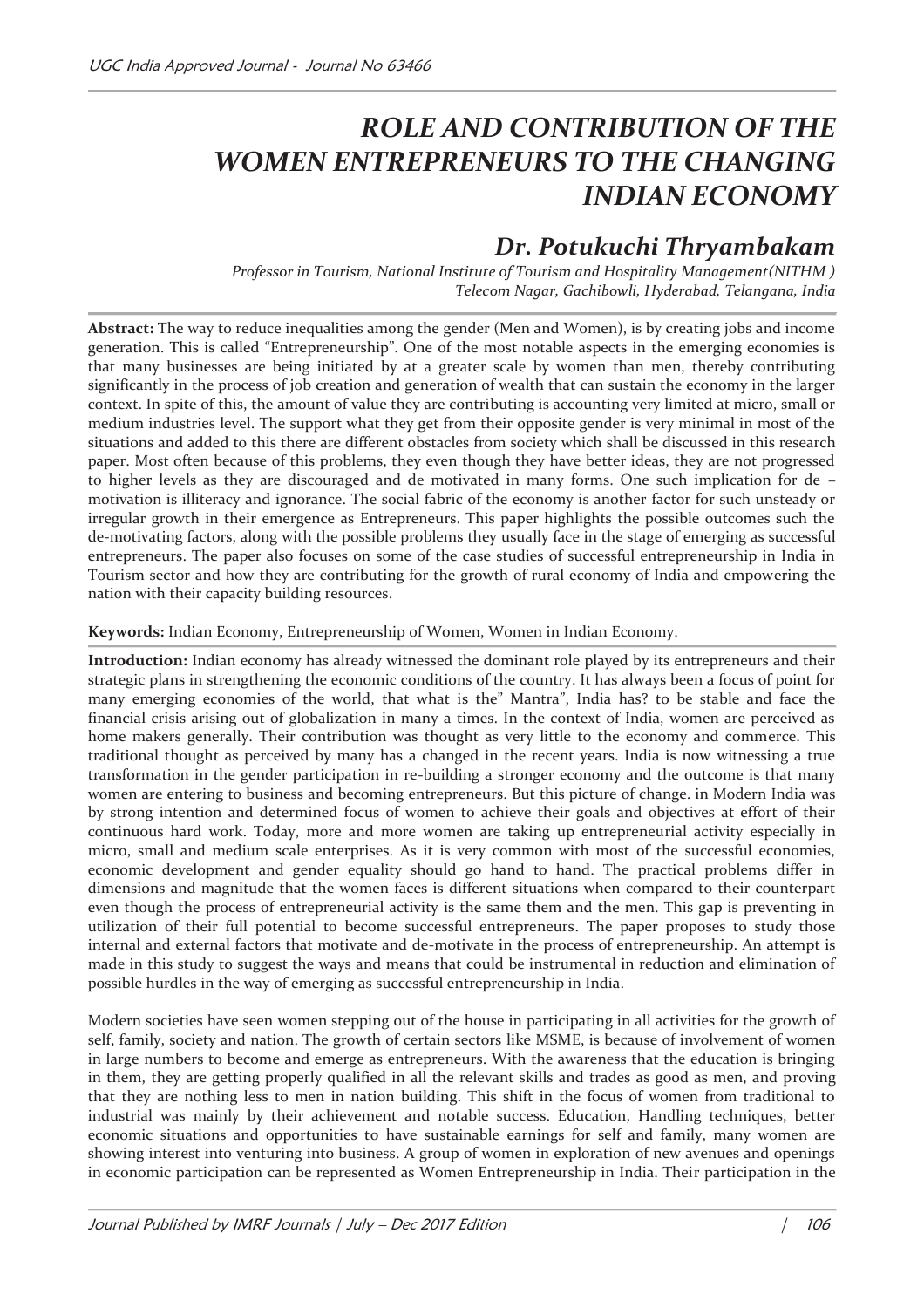revenue growth of the nation has been rightly received by one and all and more women are encouraged to come and participate in this pool, as they play a pivotal role in industrial development.

**Tourism and Women Entrepreneurship:** Tourism worldwide, employs 230 million people and more directly( One in every twelve is employed in Tourism Sector Globally ), generating many indirect jobs, tax revenues, strengthening the local economies by deeply understanding its emerging issues. Its role is very vast and shifting to look towards the emerging markets in the form of business comprising of Hotels, Travel Trade, Transportation, Tour Operations, restaurants and Destination Branding and Building. For the sustainable and inclusive globalization it can be a major force. Still there is much to be done by this sector. According to the UN's *Global Report on Women in Tourism 2010* it is shown that *"while tourism provides better opportunities for women's employment, entrepreneurship, and leadership than many other industries, most of its jobs for women in developing countries today are still concentrated in lower-skill positions such as cooking, cleaning, and clerical support."* The earnings of women in Tourism are typically less than 15 percent of their men counterpart Women in tourism typically earn up to 15 percent less than their male counterparts, and they are most unpaid in many businesses which are family oriented, the report of UN says.

 Tourism as an industry supports many factors such as health, finance, cottage industries, handicrafts, art forms both tangible and intangible in addition to many peripheral sectors. In most of these sectors, it is noteworthy that women are mostly involved. Tourism, though not known to our women for ages, started engaging then in its different areas in a large numbers like – Travel ( Ticketing ), Hospitality ( Hotels and Restaurants ), Packaged Tours and Guided Tours, Medical and Wellness Tourism ( Ayurveda and Panchakarma ), Aviation( Air Hostess & Ground Handling, Pilots ) etc.

Government of India from its Fifth Five Year Plan , that the role of women as entrepreneurs recognized as Government was keen in the empowerment of Women Sector and felt that this can help in the development of economy. It has been given a top priority in the Plan process. Since then Government of India and State Governments started initiating many policies and programs for the development of entrepreneurship among women in India. It was the initiative of the former President of India Dr. APJ Abdul Kalam who expressly told "empowering women is a prerequisite for creating a good nation, when women are empowered, society with stability is assured. " The President under Notification dated 9<sup>th</sup> May 2007 has amended the Government of India (Allocation of Business) Rules, 1961. Pursuant to this amendment, Ministry of Agro and Rural Industries (Krishi Evam Gramin Udyog Mantralaya) and Ministry of Small Scale Industries (Laghu Udyog Mantralaya) have been merged into a single Ministry, namely, ―**MINISTRY OF MICRO, SMALL AND MEDIUM ENTERPRISES (SUKSHMA LAGHU AUR MADHYAM UDYAM MANTRALAYA)" 90**% of the total enterprises comprise of MSMEs in most of the emerging economies of the world, generating employment and revenue growth in a high scale. MSME's have been .playing a crucial role in the overall growth of Indian economy also. With its vibrant growth the MSME's stood as a call for many women entrepreneurs to start their ventures. More innovativeness and flexible change dynamism have made for further growth of MSM's in India. One such sector which was largely chosen by many women entrepreneurs is Tourism.

**Research Methodology:** The methodology instrumented for this study is predominantly Secondary Data, collected from various sources such as Magazines, papers, Journals, Books, Internet Sources etc. The researcher has reviewed all the reports and compiled the research paper.

## **Why Women Opt for Entrepreneurship?**

- · Self Determination
- Recognition of self
- · Self Esteem
- Career Goal
- Inner Potential
- · Self Satisfaction
- Economic and social conditions

**Obstacles in the Process of Women Entrepreneurship:** Though the process of becoming a entrepreneur is similar for both the men and women, in practice, however women faces many obstacles which are different